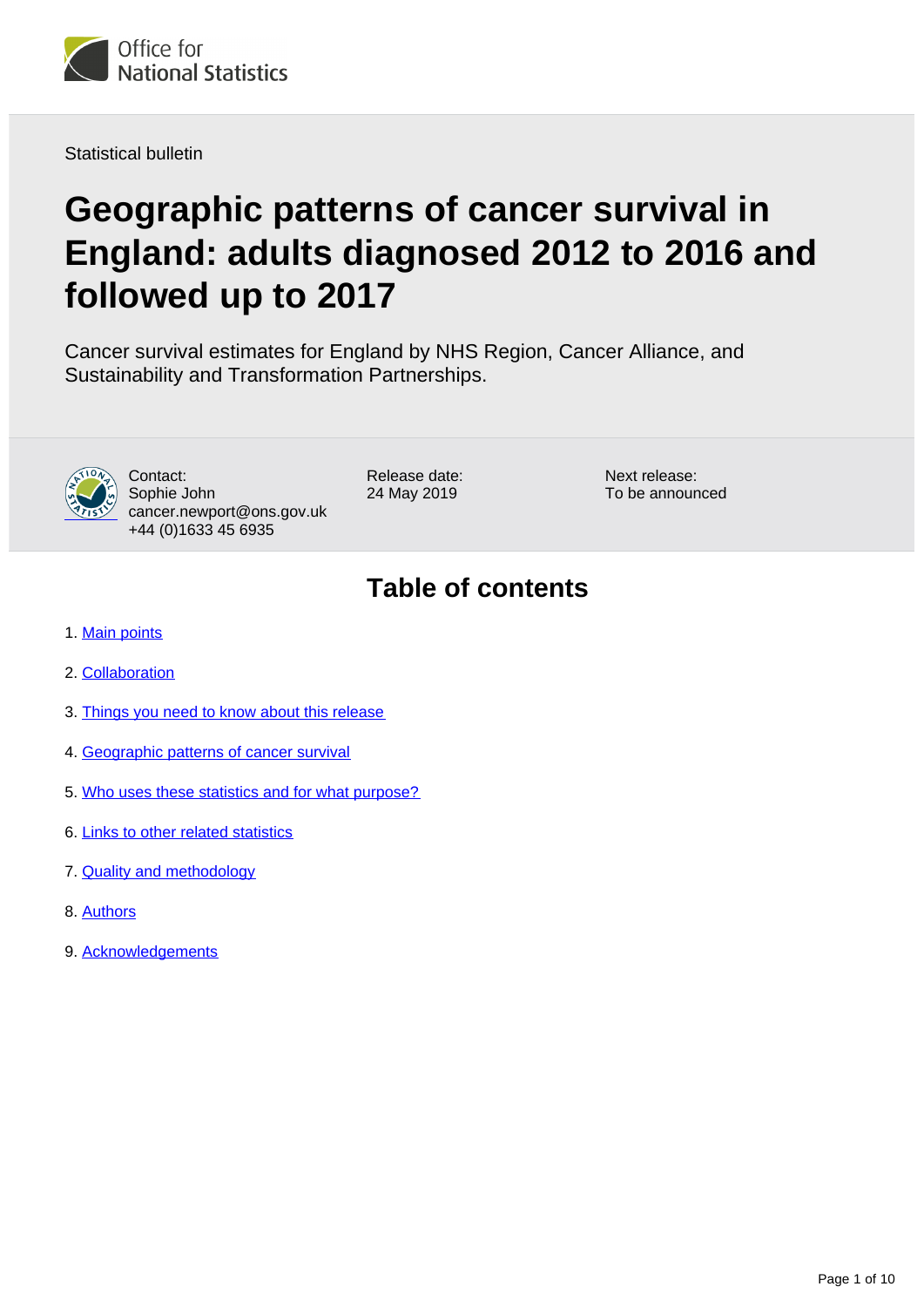# <span id="page-1-0"></span>**1 . Main points**

- 1-year survival estimates were above 75% and 5-year survival estimates were above 50% for the majority of the 14 cancer sites and 67 geographies examined.
- For most cancer sites and geographies, there were increasing trends in 1-year survival, between 2009 and 2016, and 5-year survival, between 2005 and 2012; although there were a few statistically significant decreases in 1-year survival for some geographies and cancer sites, most commonly for bladder cancer.
- For Cancer Alliances, the difference between the minimum and maximum 1-year survival estimates varies from 1.7 percentage points for prostate and breast cancers to 11.8 percentage points for stomach cancer.
- Comparing the Sustainability and Transformation Partnerships, the difference between the minimum and maximum 1-year survival estimates varies from 2.5 percentage points for breast and prostate cancers to 16.8 percentage points for cervical cancer.

# <span id="page-1-1"></span>**2 . Collaboration**

The cancer registration and net survival data in this bulletin have been collected and calculated by the National Cancer Registration and Analysis Service (NCRAS) within Public Health England (PHE). The Office for National Statistics (ONS) collects and provides the mortality data that PHE include in the survival analysis, as well as the life tables used to construct the survival outputs. The ONS works with PHE to quality assure the outputs. The ONS independently produces the bulletin based on the survival analysis produced by PHE, including determining the focus, content, commentary, illustration and interpretation of the survival analysis presented.

To ensure timely and accurate data delivery, the ONS and PHE have agreed on what data we expect and require from PHE, outlining quality, timing, definitions and format of data supply, and explaining how and why the data will be used.



# <span id="page-1-2"></span>**3 . Things you need to know about this release**

### **What's included in this bulletin?**

This bulletin provides age-standardised net 1-year and 5-year survival estimates, with 95% confidence intervals, for adults (aged 15 to 99 years) diagnosed with one of 14 common cancers in England between 2012 and 2016, followed up for their vital status for at least one whole calendar year to 31 December 2017. It also provides an unstandardised time series to support an eight-year trend analysis.

Survival estimates are presented for 14 cancer sites: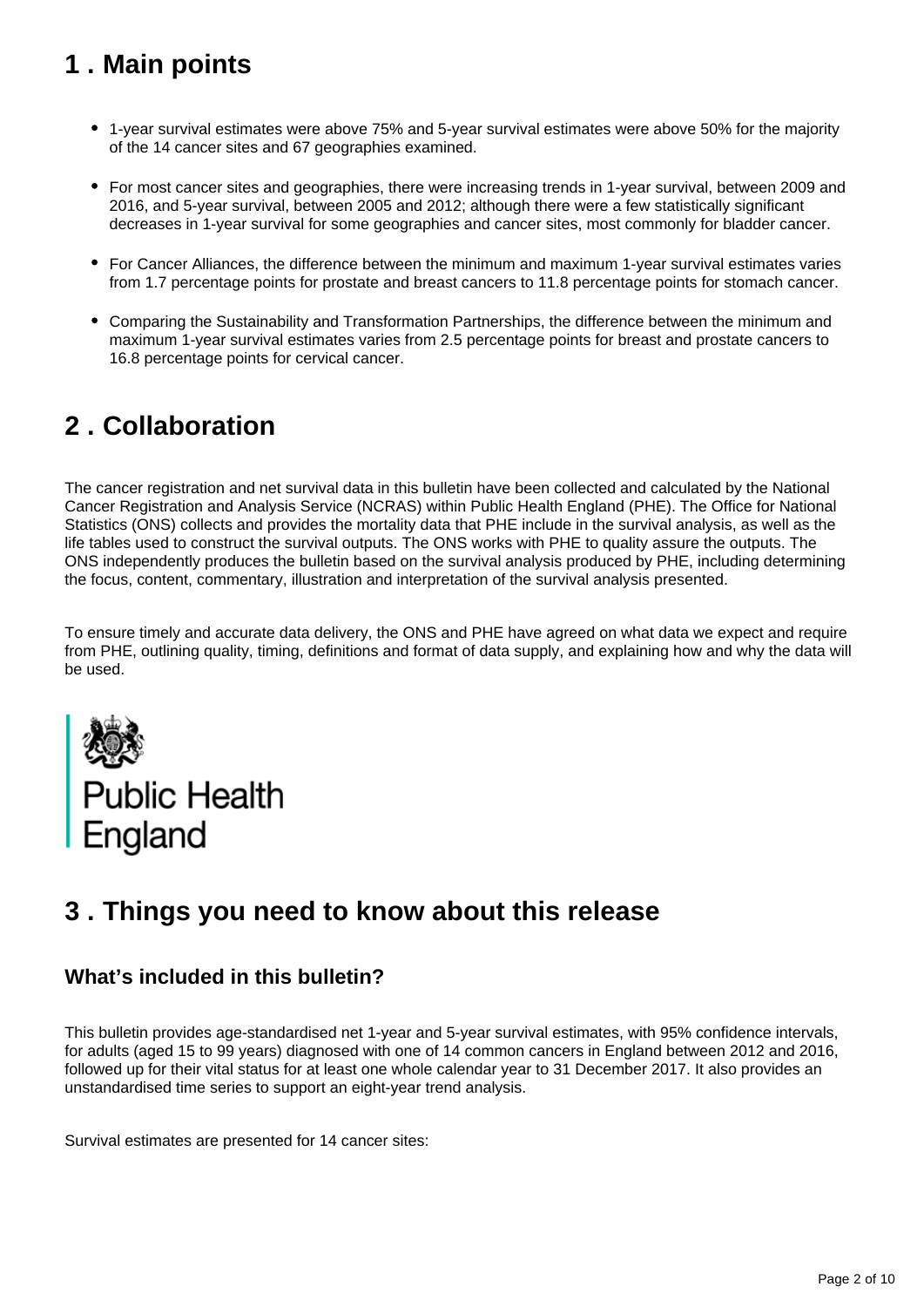- bladder
- breast (in women)
- $\bullet$  cervix
- colon
- colorectal
- kidney and urinary tract  $\bullet$
- lung
- myeloma
- non-Hodgkin lymphoma
- oesophagus
- prostate
- rectal
- stomach
- uterus

These 14 cancer sites represent almost three-quarters of new cancers (excluding non-melanoma skin cancer) [diagnosed in England in 2016](https://www.ons.gov.uk/peoplepopulationandcommunity/healthandsocialcare/conditionsanddiseases/bulletins/cancerregistrationstatisticsengland/final2016). These cancers are included in the analysis as they have a wide range of pathways for diagnosis and treatment, and different levels of survival. Estimates of 1-year and 5-year net survival are presented for each sex, and for both sexes combined where appropriate.

Following advice from important stakeholders, subnational survival estimates are presented for the latest NHS geographical areas. Results are presented for England as a whole, and for three levels of organisation of the NHS in England:

- five NHS Regions
- 19 Cancer Alliances (CA) (average population about 2.9 million)
- 42 Sustainability and Transformation Partnerships (STP) areas (average population about 1.3 million)

This subnational analysis focuses on these areas, which are leading the local delivery of the improved cancer outcomes set out in [Achieving world-class cancer outcomes: A Strategy for England 2015 to 2020](http://www.cancerresearchuk.org/sites/default/files/achieving_world-class_cancer_outcomes_-_a_strategy_for_england_2015-2020.pdf) . Further details of these health geographies can be found in the [Quality and Methodology Information report](https://www.ons.gov.uk/peoplepopulationandcommunity/healthandsocialcare/conditionsanddiseases/methodologies/cancersurvivalstatisticalbulletinsqmi).

The Office for National Statistics in partnership with Public Health England produce a number of official and National Statistics cancer survival publications. In Table 1 (Section 6) we have summarised the purpose of each publication and the similarities and differences between them.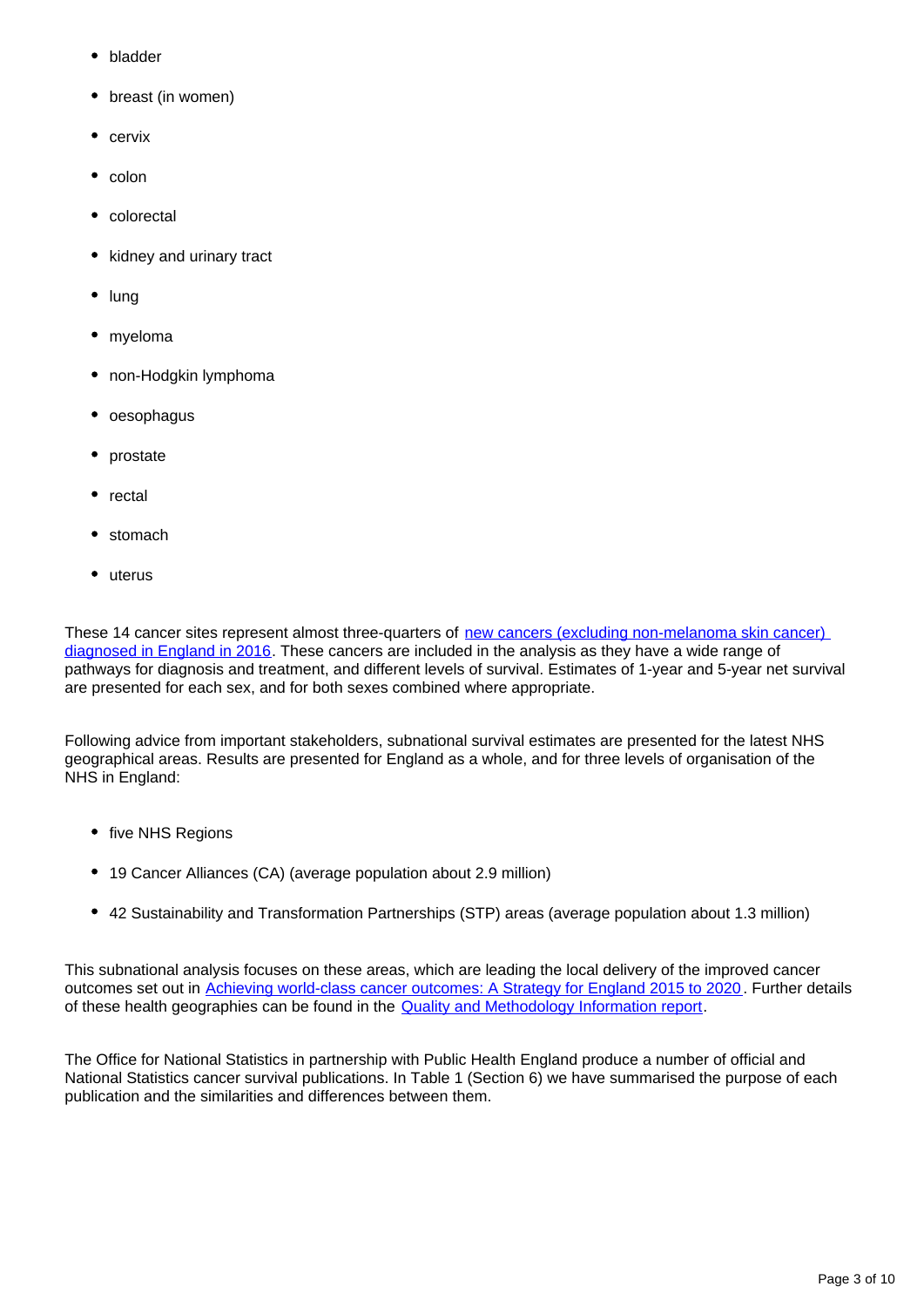### **What's changed in this release?**

This bulletin includes the same methodology changes as the [Cancer survival in England: national estimates for](https://www.ons.gov.uk/peoplepopulationandcommunity/healthandsocialcare/conditionsanddiseases/bulletins/cancersurvivalinengland/nationalestimatesforpatientsfollowedupto2017)  [patients followed up to 2017](https://www.ons.gov.uk/peoplepopulationandcommunity/healthandsocialcare/conditionsanddiseases/bulletins/cancersurvivalinengland/nationalestimatesforpatientsfollowedupto2017) publication. Further details of the changes are provided in [The impact of updating](https://www.ons.gov.uk/peoplepopulationandcommunity/healthandsocialcare/conditionsanddiseases/methodologies/theimpactofupdatingcancersurvivalmethodologiesfornationalestimates2019)  [cancer survival methodologies for national estimates, 2019;](https://www.ons.gov.uk/peoplepopulationandcommunity/healthandsocialcare/conditionsanddiseases/methodologies/theimpactofupdatingcancersurvivalmethodologiesfornationalestimates2019) the impact shown for England will be similar, with minor geographic variation, for NHS Regions, CAs and STPs. A back-series of the geographic variation survival estimates is provided with the [accompanying datasets](https://www.ons.gov.uk/peoplepopulationandcommunity/healthandsocialcare/conditionsanddiseases/datasets/geographicpatternsofcancersurvivalinengland).

### **How to interpret these statistics**

These subnational cancer survival estimates are based on net survival, which is calculated by comparing the survival of cancer patients with that of the general population. Estimates are age-standardised to adjust for changes in the age profile of cancer patients over time and differences between geographical areas.

Where it was not possible to age-standardise due to failing one or more robustness tests, the unstandardised estimate has been presented instead.

These cancer survival estimates are designated as [National Statistics](https://www.statisticsauthority.gov.uk/national-statistician/types-of-official-statistics/). National Statistics are a subset of official statistics, which have been certified by the UK Statistics Authority as compliant with its Code of Practice for Statistics.

### <span id="page-3-0"></span>**4 . Geographic patterns of cancer survival**

### **England**

In England as a whole, 1-year survival estimates were above 75% and 5-year survival estimates were above 50% for the majority of cancer sites analysed for this bulletin, except for lung, oesophagus, stomach and bladder (in women and persons for 1-year and women for 5-year). These estimates are the same as the equivalent estimates in the [national cancer survival bulletin](https://www.ons.gov.uk/peoplepopulationandcommunity/healthandsocialcare/conditionsanddiseases/bulletins/cancersurvivalinengland/nationalestimatesforpatientsfollowedupto2017), which focuses on 1-year and 5-year survival for adults diagnosed with one of 29 common cancers in England.

This subnational survival bulletin includes trend analysis to assess geographical improvements over time. Trends in cancer survival are shown in the datasets as the annual change in net survival over the eight-year periods 2005 to 2012 (for 5-year survival), and 2009 to 2016 (for 1-year survival).

In England as a whole and for both sexes, 1-year survival improved between 2009 and 2016 for all but two of the 14 cancers examined in this report, with the largest improvement of 1.3% on average per year for lung cancer in women. There was a small reduction in 1-year bladder cancer survival in both men (0.2%) and women (0.3%); although a decreasing trend was seen previously, this is the first time it has been statistically significant for persons.

A possible reason for this decrease is that during the period under observation, there have been periods of a [worldwide shortage of the therapeutic treatment Bacille Calmette-Guérin \(BCG\)](https://www.sciencedirect.com/science/article/pii/S0302283814012147) used to treat higher risk bladder cancer patients diagnosed at an early stage of disease progression (about one in five of all bladder cancer patients). This may explain the contrast between the decreasing trend for 1-year bladder cancer survival and improvements in cancer sites other than bladder. There was also a small, but not statistically significant, decrease of 0.1% in 1-year survival for colon cancer in women.

For 5-year survival estimates, there was an average annual increase in net survival over the eight-year period from 2005 to 2012 for all of the 14 cancer sites reported in this bulletin, except bladder cancer in women.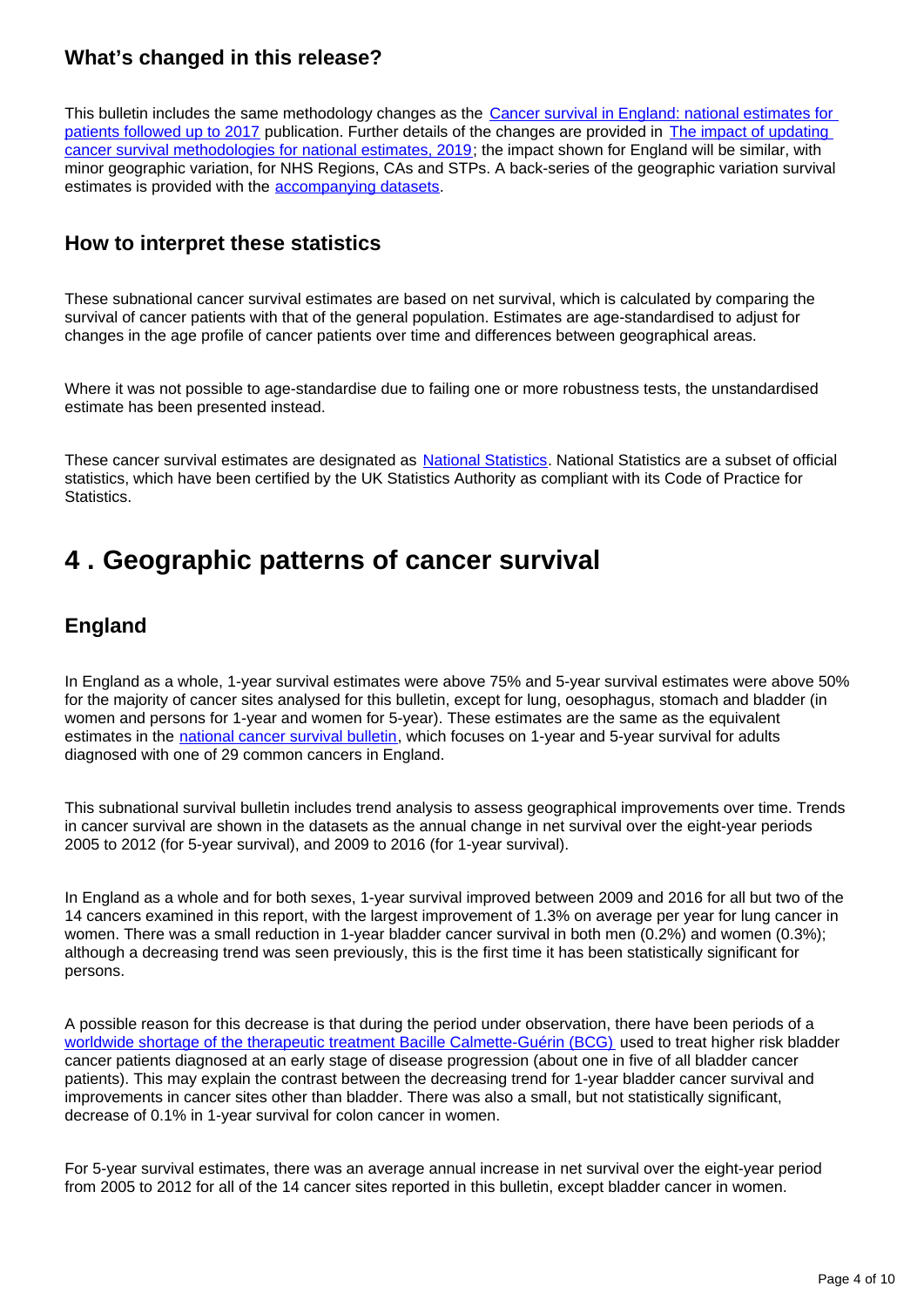### **Cancer Alliances**

1-year and 5-year survival estimates have been calculated across all 19 Cancer Alliances (CAs). Figure 1 shows the minimum and maximum CA 1-year net survival estimate for each cancer site, including the national estimate for England.

#### **Figure 1: Across Cancer Alliances, the range of 1-year survival estimates varies from 1.7 percentage points for prostate cancer to 11.8 percentage points for stomach cancer**

**Age-standardised 1-year net cancer survival (%) for adults diagnosed in the period 2012 to 2016 and followed up to 2017, and the range of survival estimates for Cancer Alliances: England, by cancer site**

#### **Notes:**

- 1. Survival estimates were age-standardised using a standard set of age-specific weights.
- 2. Adults aged 15 to 99 years for all persons except for sex-specific cancers (breast, cervix and uterus for women and prostate for men).
- 3. The International Classification of Diseases 10th Revision (ICD-10) was used to classify cancer sites.

Across CAs, the range in 1-year survival estimates is narrowest for prostate  $1$  cancer in men and breast cancer in women, with the difference between the minimum and maximum being 1.7 percentage points for both.

The largest range in 1-year survival estimates is for stomach cancer, with a range of 11.8 percentage points between the lowest (42.7% for Kent and Medway) and highest (54.5% for South East London) CAs.

#### **Figure 2: Explore Cancer Alliance 1-year survival estimates by cancer site**

#### **Age-standardised 1-year net survival (%) for adults diagnosed in the period 2012 to 2016 and followed up to 2017: 14 common cancers, by sex for selected Cancer Alliances**

#### **Notes:**

- 1. Only standardised survival estimates are included here; estimates were suppressed if no robust agestandardised estimate was available.
- 2. Survival estimates were age-standardised using a standard set of age-specific weights.
- 3. Adults aged 15 to 99 years.
- 4. The International Classification of Diseases 10th Revision (ICD-10) was used to classify cancer sites.

As shown in Figure 2, for the majority of CAs prostate cancer had the highest 1-year survival of all sites included in the analysis, with the exception of two CAs where breast cancer had the highest survival (South Yorkshire, Bassetlaw, North Derbyshire and Hardwick Cancer Alliance; and Surrey and Sussex Cancer Alliance). Lung cancer had the lowest 1-year survival across all CAs.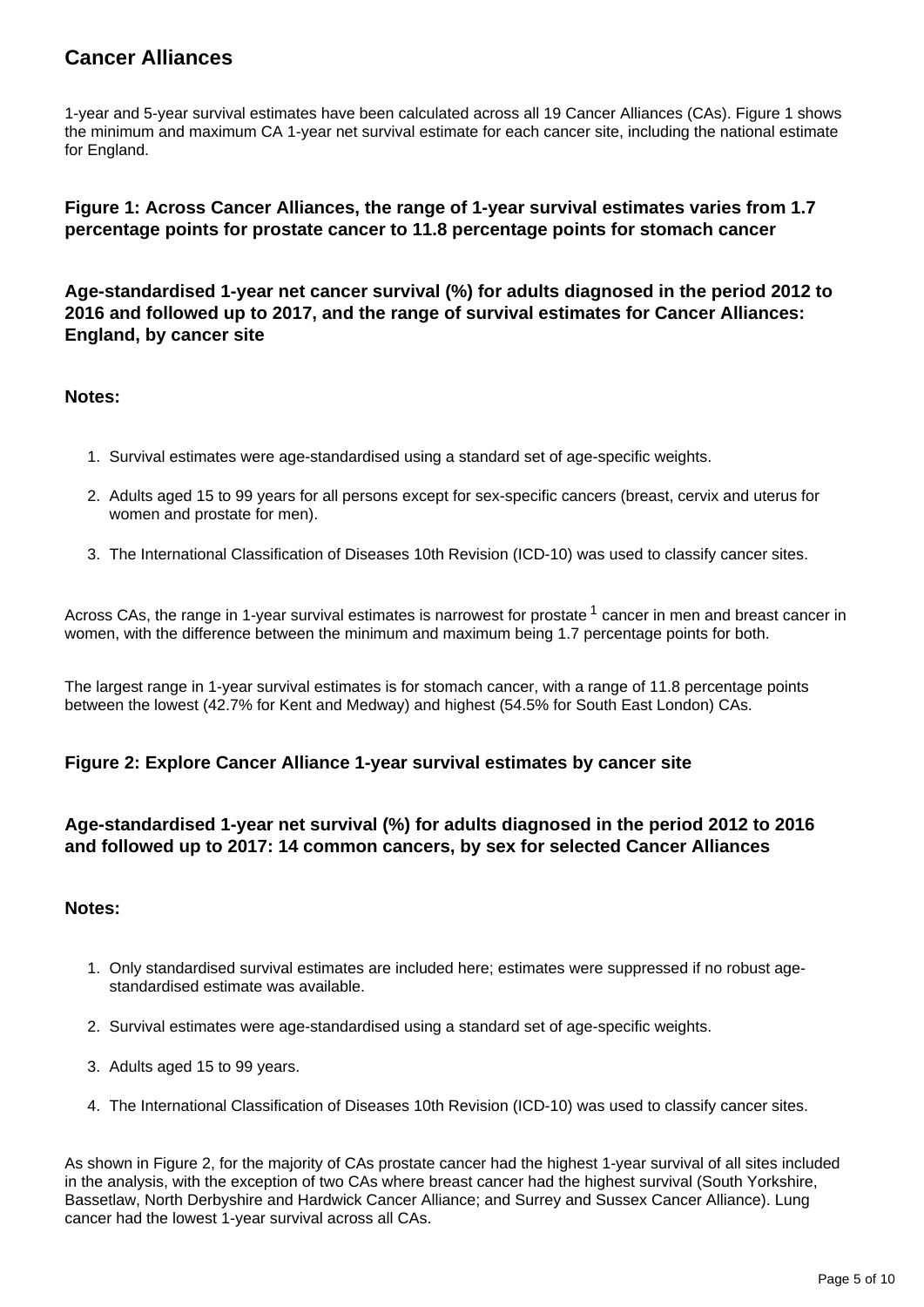Across the 14 cancer sites, the CA with the largest difference in 1-year survival estimates was Lancashire and South Cumbria Cancer Alliance, a difference of 60.2 percentage points from 35.9% for lung cancer to 96.1% for prostate cancer. The smallest difference, where 1-year survival estimates were closer together across cancer sites, was in the North West and South West London Cancer Alliance, with a difference of 52.3 percentage points from 43.8% for lung cancer to 96.1% for prostate cancer. These differences are driven by variation in lung cancer survival estimates, as these two CAs had the lowest and highest, respectively, lung cancer survival estimates across all CAs.

For 5-year survival, robust age-standardised estimates could not be obtained for some cancer sites and some CAs. Of the cancer sites where robust age-standardised estimates were available for at least half of CAs, the largest range of CA estimates was for kidney and urinary tract cancers, ranging from 55.5% (East Midlands Cancer Alliance) to 70.5% (North West and South West London Cancer Alliance). Similarly, the smallest range of CA estimates was for prostate cancer, ranging from 84.1% (South Yorkshire, Bassetlaw, North Derbyshire and Hardwick Cancer Alliance) to 89.2% (East of England Cancer Alliance).

Across all CAs, prostate or breast cancer had the highest 5-year survival estimates and lung, colon or oesophageal cancer had the lowest 5-year survival estimates.

### **Sustainability and Transformation Partnerships**

Sustainability and Transformation Partnerships (STPs) are partnerships between NHS and local councils to improve health and care in practical ways. They are smaller areas than Cancer Alliances, and more variation can be expected due to smaller populations (average population of approximately 1.3 million compared with 2.9 million in Cancer Alliances).

The range of estimates was larger than 10 percentage points for six cancer sites: cervical, stomach, kidney and urinary tract, oesophageal, myeloma and bladder cancers. Breast and prostate cancers had the smallest ranges in estimates.

#### **Figure 3: Across Sustainability and Transformation Partnerships, the range of 1-year survival estimates varies from 2.5 percentage points for breast cancer to 16.8 percentage points for cervical cancer**

**Age-standardised 1-year net cancer survival (%) for adults diagnosed in the period 2012 to 2016 and followed up to 2017, and the range of survival estimates for Sustainability and Transformation Partnerships: England, by cancer site**

#### **Notes:**

- 1. Only standardised survival estimates are included here; STPs were excluded from this comparison if no robust standardised estimate was available. The number in brackets shows the number of STPs included in the comparison, with a robust age-standardised estimate.
- 2. Survival estimates were age-standardised using a standard set of age-specific weights.
- 3. Adults aged 15 to 99 years for all persons except for sex-specific cancers (breast, cervix and uterus for women and prostate for men).
- 4. The International Classification of Diseases 10th Revision (ICD-10) was used to classify cancer sites.

Figure 4 can be used to explore the variation by STP in age-standardised 1-year net cancer survival estimates for adults diagnosed between 2012 and 2016.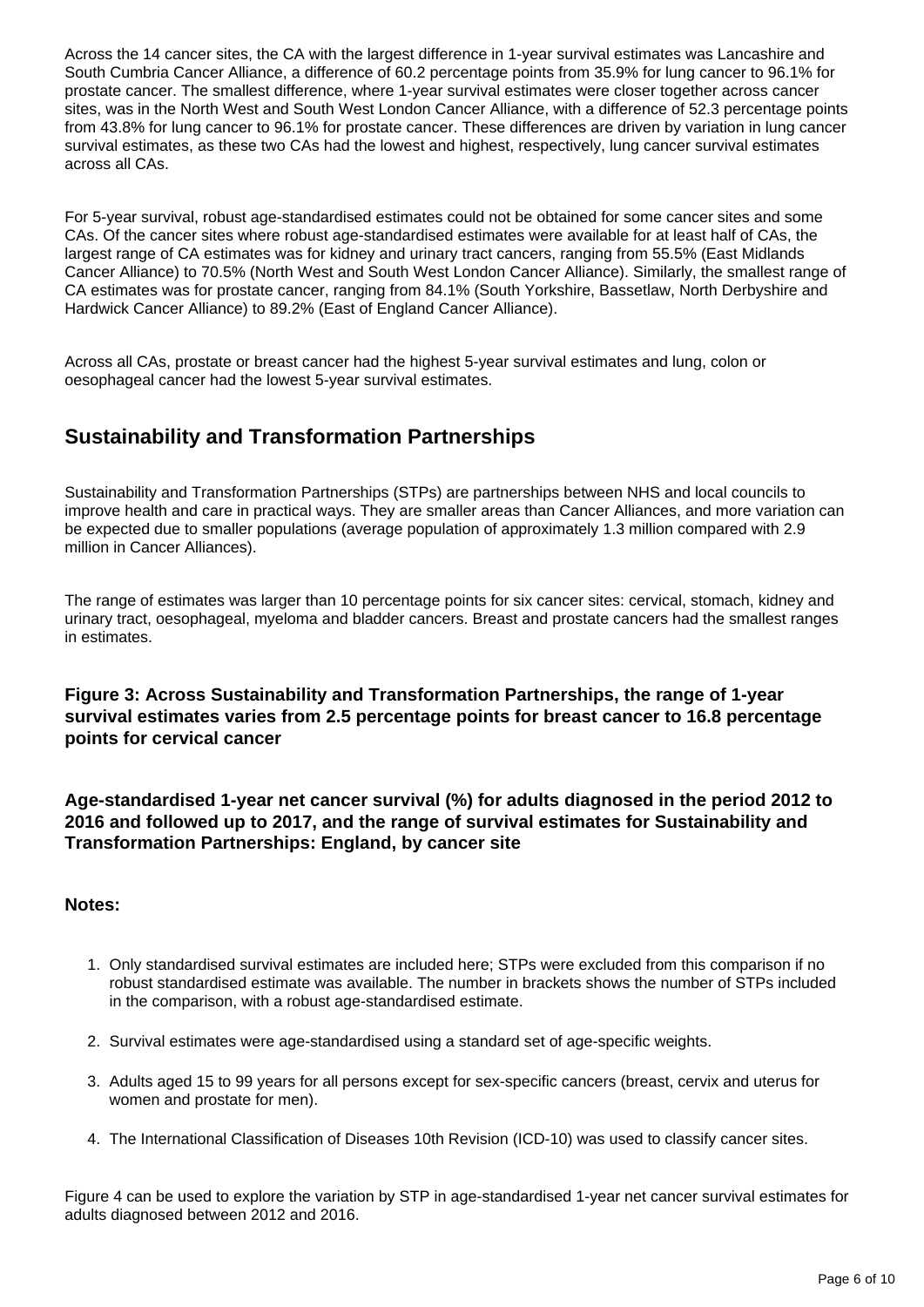**Figure 4: Explore Sustainability and Transformation Partnership 1-year survival estimates by cancer site**

**Age-standardised 1-year net cancer survival estimates for adults in England diagnosed between 2012 and 2016 and followed up to 2017, by STP**

#### **Notes:**

- 1. Only standardised survival estimates are included here; STPs estimates were suppressed on the map (shown in grey) if no robust age-standardised estimate was available.
- 2. Survival estimates were age-standardised using a standard set of age-specific weights.
- 3. Adults aged 15 to 99 years for all persons except for sex-specific cancers (breast, cervix and uterus for women and prostate for men).
- 4. The International Classification of Diseases 10th Revision (ICD-10) was used to classify cancer sites.

Estimates of 5-year net survival for STPs are provided in the datasets where they are deemed to be robust. However, a full comparison of these estimates is not reported due to the suppression of many estimates.

### **NHS Regions**

England is split into five NHS regions:

- North of England
- Midlands and East of England
- London
- South East
- South West

As these regions contain larger populations than Cancer Alliances and Sustainability and Transformation Partnerships, variation in survival estimates is smaller. For both 1-year and 5-year survival, the North of England, and the Midlands and East of England tend to have lower estimates; conversely, the South West and the South East tend to have higher estimates. Varying by cancer site, London sometimes has lower and sometimes higher estimates.

Data for these regions are available in the [accompanying datasets](https://www.ons.gov.uk/peoplepopulationandcommunity/healthandsocialcare/conditionsanddiseases/datasets/geographicpatternsofcancersurvivalinengland).

#### **Notes for: Geographic patterns of cancer survival**

1. The introduction of the Prostate-Specific Antigen (PSA) test during the 1990s increased the diagnosis of asymptomatic prostate cancers. Men with these tumours have higher survival. There is continuing [geographic variation](https://onlinelibrary.wiley.com/doi/full/10.1111/ijcp.12784) in the usage of these tests, which will contribute to the geographical variation of survival estimated in prostate cancer.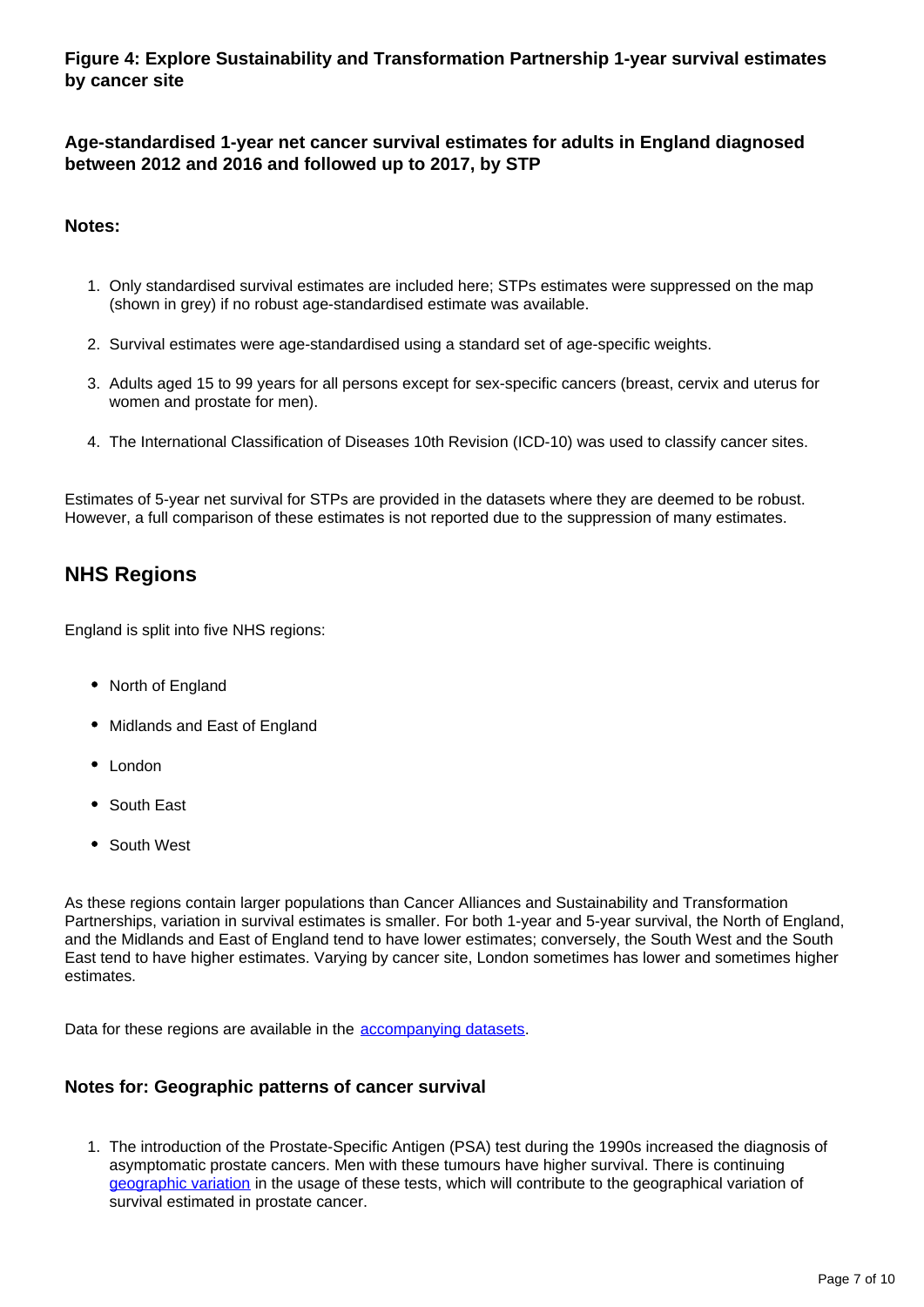# <span id="page-7-0"></span>**5 . Who uses these statistics and for what purpose?**

Subnational survival estimates are presented here for the latest geographies: Cancer Alliances (CAs) and Sustainability and Transformation Partnerships (STPs). CAs were established in late 2016 (September to December) to lead local implementation of the 2015 cancer strategy. STPs were established in December 2016 as local partnerships between NHS organisations and councils in 42 areas, which aim to improve health and care by setting out practical ways to improve NHS services and health outcomes.

Previous editions of this bulletin have presented cancer survival estimates for Clinical Senates, Area Teams, Government Office Regions, Strategic Health Authorities (SHA) and Cancer Networks, which are no longer applicable.

Subnational survival estimates are also published for Clinical Commissioning Groups (CCG), using a different methodology and reported as an [index of cancer survival](https://www.ons.gov.uk/peoplepopulationandcommunity/healthandsocialcare/conditionsanddiseases/bulletins/indexofcancersurvivalforclinicalcommissioninggroupsinengland/adultsdiagnosed2001to2016andfollowedupto2017).

The official statistics are commissioned by the Department of Health and Social Care and are used to:

- help inform government policy on cancer
- help inform programmes aimed at improving cancer outcomes
- provide non-government bodies with accurate and timely data on the disease
- provide citizens with accessible data on the disease to help inform debate

Health policymakers use population-based cancer survival statistics to plan services aimed at cancer prevention and treatment. Cancer survival estimates feed in to national cancer plans, such as Achieving world-class cancer [outcomes: A Strategy for England 2015 to 2020](http://www.cancerresearchuk.org/sites/default/files/achieving_world-class_cancer_outcomes_-_a_strategy_for_england_2015-2020.pdf). The report recommends six strategic priorities to help improve cancer survival in England by 2020.

Cancer survival estimates also feed into outcomes strategies that set out how the NHS, public health and social care services will contribute to the progress agreed with the Secretary of State, in each of the high-level outcomes frameworks. The indicators set for the [Compendium of Population Health Indicators](http://content.digital.nhs.uk/article/1885/Compendium-of-Population-Health-Indicators) include 1-year and 5-year survival from bladder, breast, cervical, colorectal, lung, oesophagus, prostate and stomach cancers.

# <span id="page-7-1"></span>**6 . Links to other related statistics**

In common with all the other cancer survival bulletins, this publication is based on the data summarised in the [Cancer registration statistics, England statistical bulletin.](https://www.ons.gov.uk/peoplepopulationandcommunity/healthandsocialcare/conditionsanddiseases/bulletins/cancerregistrationstatisticsengland/final2016)

Estimates for England are the same as those presented in Cancer survival in England: national estimates for [patients followed up to 2017;](https://www.ons.gov.uk/peoplepopulationandcommunity/healthandsocialcare/conditionsanddiseases/bulletins/cancersurvivalinengland/nationalestimatesforpatientsfollowedupto2017) combining diagnoses from across England allows for survival estimates to be presented for a further 15 cancer sites.

Estimates for Cancer Alliances (CAs) and Sustainability and Transformation Partnerships (STPs) are also presented in the *Index of cancer survival for Clinical Commissioning Groups in England: adults diagnosed 2001* [to 2016 and followed up to 2017](https://www.ons.gov.uk/peoplepopulationandcommunity/healthandsocialcare/conditionsanddiseases/bulletins/indexofcancersurvivalforclinicalcommissioninggroupsinengland/adultsdiagnosed2001to2016andfollowedupto2017) for breast, colorectal and lung cancers and an index of all cancers combined for single diagnosis years using a different methodology. The results presented here are not directly comparable because of this methodological difference. The main use for the index of cancer survival in other geographies is the calculation of an all-cancer estimate of survival.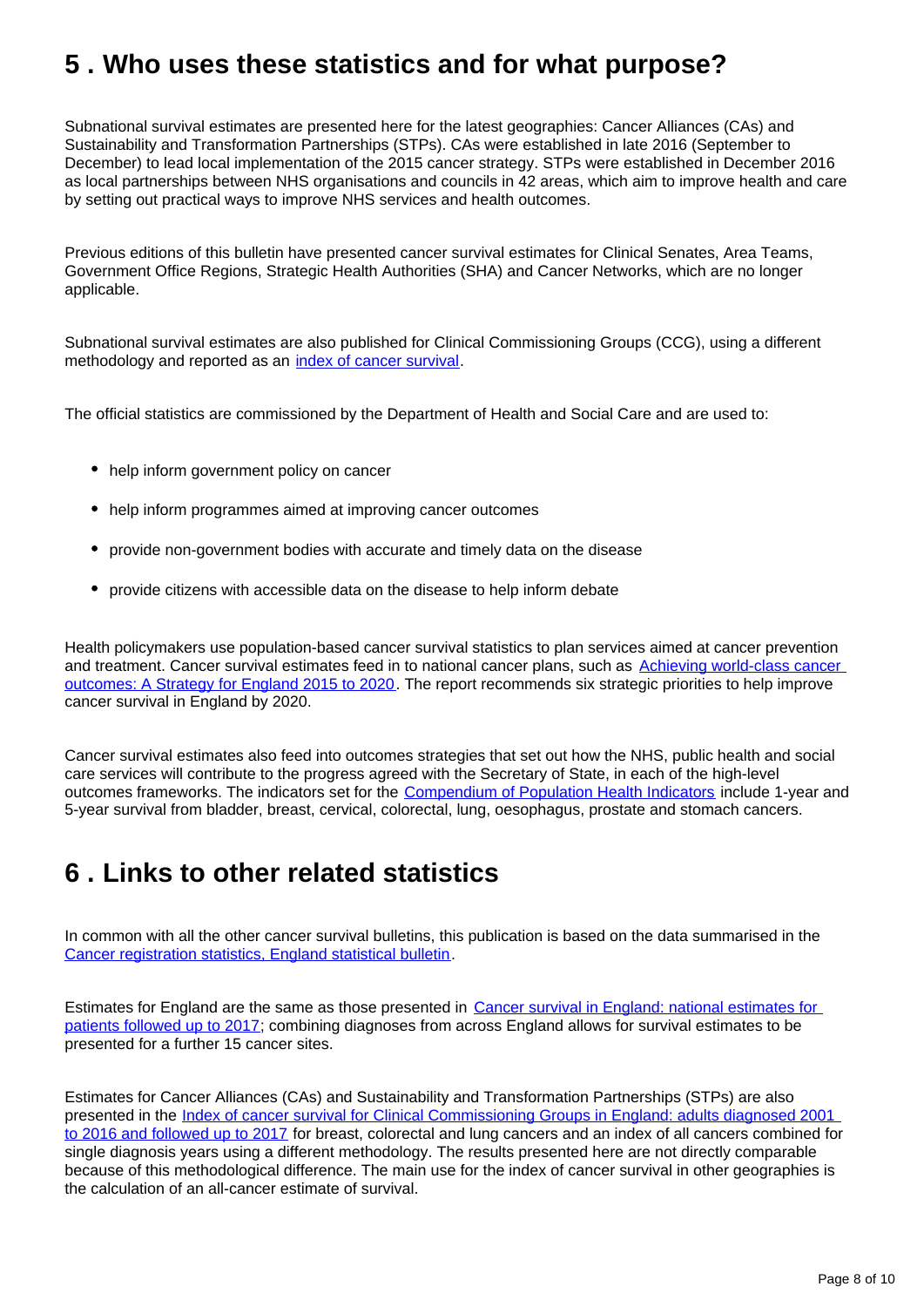Users interested in survival estimates by cancer site and local geographies should use this geographic patterns publication.

More information on the contents and uses of these publications can be found in the article Cancer statistics [explained: different data sources and when they should be used](https://www.ons.gov.uk/peoplepopulationandcommunity/healthandsocialcare/conditionsanddiseases/methodologies/cancerstatisticsexplaineddifferentdatasourcesandwhentheyshouldbeused). Table 1 also provides a brief outline of the similarities and differences between our cancer survival outputs.

Table 1: Similarities and differences between the latest cancer survival publications

|              | <b>Cancer survival in</b><br><b>England</b>                                                                                     | <b>Index of survival for Clinical</b><br><b>Commissioning Groups in</b><br><b>England</b>                                                                   | Geographic patterns of<br>cancer survival                                                                                                                                              |
|--------------|---------------------------------------------------------------------------------------------------------------------------------|-------------------------------------------------------------------------------------------------------------------------------------------------------------|----------------------------------------------------------------------------------------------------------------------------------------------------------------------------------------|
| Purpose      | Provides 1-year and 5-<br>year net cancer<br>survival for adults in<br>England, for all cases<br>and by stage at<br>diagnoses.  | Provides 1-year net survival for<br>all-cancers combined; for<br>breast, colorectal and lung<br>cancer separately; and for these<br>three cancers combined. | Provides 1-year and 5-year<br>cancer survival estimates for<br><b>England by Sustainability</b><br><b>Transformation Partnership</b><br>(STP), Cancer Alliance (CA)<br>and NHS Region. |
|              | Provides 1-year, 5-<br>year and 10-year<br>predictions of net<br>cancer survival for<br>adults diagnosed in<br>2016 in England. |                                                                                                                                                             |                                                                                                                                                                                        |
| Age          | All these publications relate to cancer survival for adults aged 15 to 99 years.                                                |                                                                                                                                                             |                                                                                                                                                                                        |
| Data source  | All publications use data from the National Cancer Registration and Analysis Service,<br>within Public Health England.          |                                                                                                                                                             |                                                                                                                                                                                        |
| <b>Sites</b> | Provides estimates for<br>29 cancer sites.                                                                                      | Provides an all-cancer survival<br>estimate (excluding prostate<br>cancer).                                                                                 | Provides estimates for 14<br>cancer sites.                                                                                                                                             |
|              |                                                                                                                                 | Provides estimates for breast,<br>colorectal and lung cancer<br>separately.                                                                                 |                                                                                                                                                                                        |
| Timeframe    | Cohorts, diagnosed<br>between 2012 and<br>2016 followed up to<br>2017.                                                          | Trend (2001 to 2016) of adults<br>followed up to 2017.                                                                                                      | Cohorts, diagnosed between<br>2012 and 2016 followed up to<br>2017.                                                                                                                    |
|              |                                                                                                                                 |                                                                                                                                                             | Trends; 1-year (2009 to 2016)<br>and 5-year (2005 to 2012)<br>followed up to 2017.                                                                                                     |
| Geographies  | England cancer<br>survival estimate.                                                                                            | England cancer survival<br>estimate.                                                                                                                        | England cancer survival<br>estimate.                                                                                                                                                   |
|              |                                                                                                                                 | Provides lower-level<br>geographies; CCG, STP and CA. geographies; STP, CA and                                                                              | Provides lower-level<br>NHS region.                                                                                                                                                    |

Source: Public Health England – National Cancer Registration and Analysis Service, Office for National Statistics

The Office for National Statistics also publishes statistics on [Childhood Cancer Survival](https://www.ons.gov.uk/peoplepopulationandcommunity/healthandsocialcare/conditionsanddiseases/bulletins/cancersurvivalinengland/patientsfollowedupto2017) for children aged (0 to 14 years) diagnosed with cancer in England. This release provides an all cancer survival estimate trend for the years 2001 to 2016 followed up to 2017 using data from the National Cancer Registration and Analysis Service, Public Health England.

Statistics on cancer around the UK are produced in: